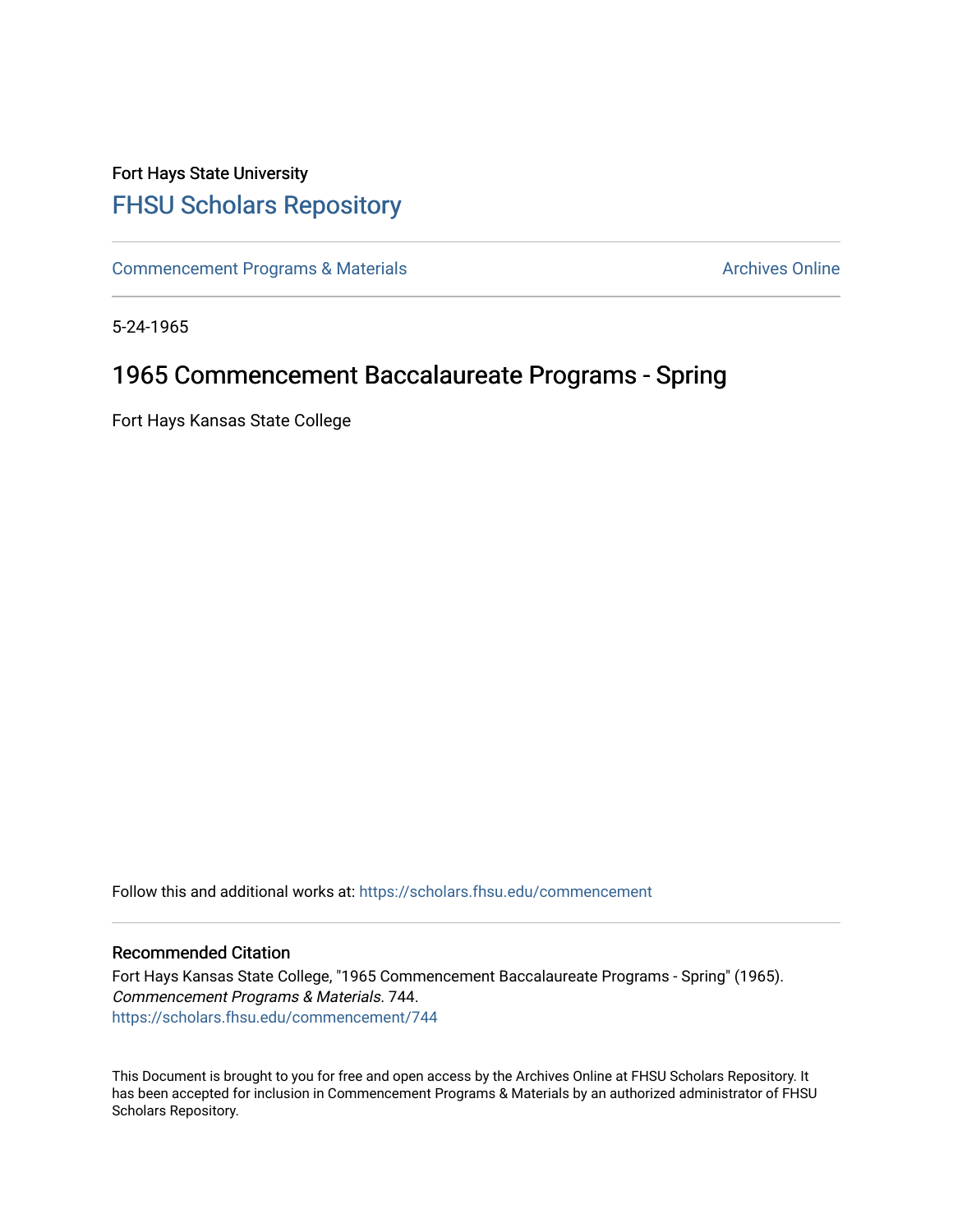Fort Hays Kansas State College Hays, Kansas

*Baccafaureafe Service6* 

MAY THE TWENTY-THIRD, NINETEEN HUNDRED SIXTY-FIVE EIGHT O'CLOCK IN THE EVENING Lewis Field Stadium

Richard E. Burnett, presiding

BAND PRELUDE Finlandia - Tone Poem  $\begin{array}{ccccccccccccc} \cdot & \cdot & \cdot & \cdot & \cdot & \cdot & \cdot \end{array}$ - Jean Sibelius

PROCESSIONAL

Crown Imperial March Concert Band - William Walton

Lyle Dilley, director

INVOCATION - - - - - - - - - - Norman R. Simmons Pastor, Wesley Foundation

DOXOLOGY - - - - - - - - - - - - - Bourgeois Audience

SCRIPTURE READING AND PRAYER - - - Myron R. Chartier Pastor to American Baptist Students

CONCERT CHOIR AND THE COLLEGIAN CHORALE Glory and Worship are Before Him - - - -0 Gladsome Light Donald E. Stout, director - - - J. S. Bach<br>- - Hecken Lively

SERMON

"Reflections on Some Enduring Truths" - Lawrence Rarick Professor of Physical Education University of Wisconsin Madison, Wisconsin

0 GOD, OUR HELP IN AGES PAST (St. Anne) Audience - W. Croft

BENEDICTION CHORAL RESPONSE - Norman R. Simmons - Concert Choir

NOTE: The audience will remain seated during the processional.